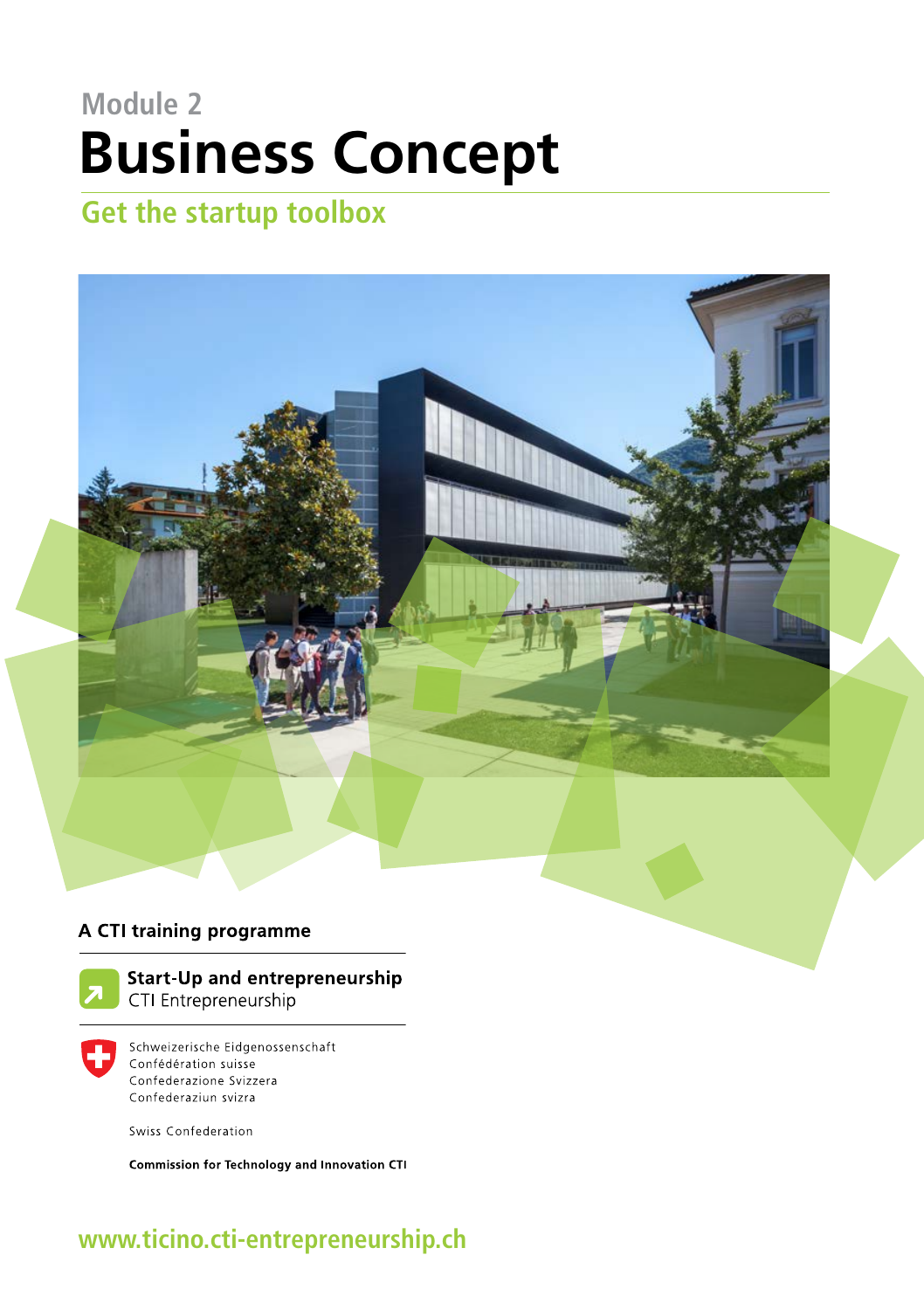# **Module 2: Business Concept**

#### **You should consider Module 2**

- If you are interested in entrepreneurship
- If you already have an innovative business idea
- If you are willing to found your own company

You will sharpen and train your entrepreneurial thinking. During this course, you will be guided through the steps needed to turn an idea into a business concept. You will gain theoretical and practical competencies to master future leadership positions in a startup or succeed in founding your own company.

#### **Location:**

Università della Svizzera italiana Via Giuseppe Buffi 13 6900 Lugano

**Registration:** http://ticino.cti-entrepreneurship.ch/en/courses/

#### **Contact:**

CTI Entrepreneurship Ticino Via Maderno 24 6900 Lugano cti.entrepreneurship@usi.ch  $+58$  666 47 04 www.ticino.cti-entrepreneurship.ch

#### **Language:**

English

The number of participants is limited. The module is free of charge.

*"Business Concept can be of great value to researchers who want to leverage their discoveries. This benefits not only the economy but also the academic research itself."*



**Antonio Lanzavecchia, MD** Director Institute for Research in Biomedicine, USI, Bellinzona Scientific founder of Humabs BioMed

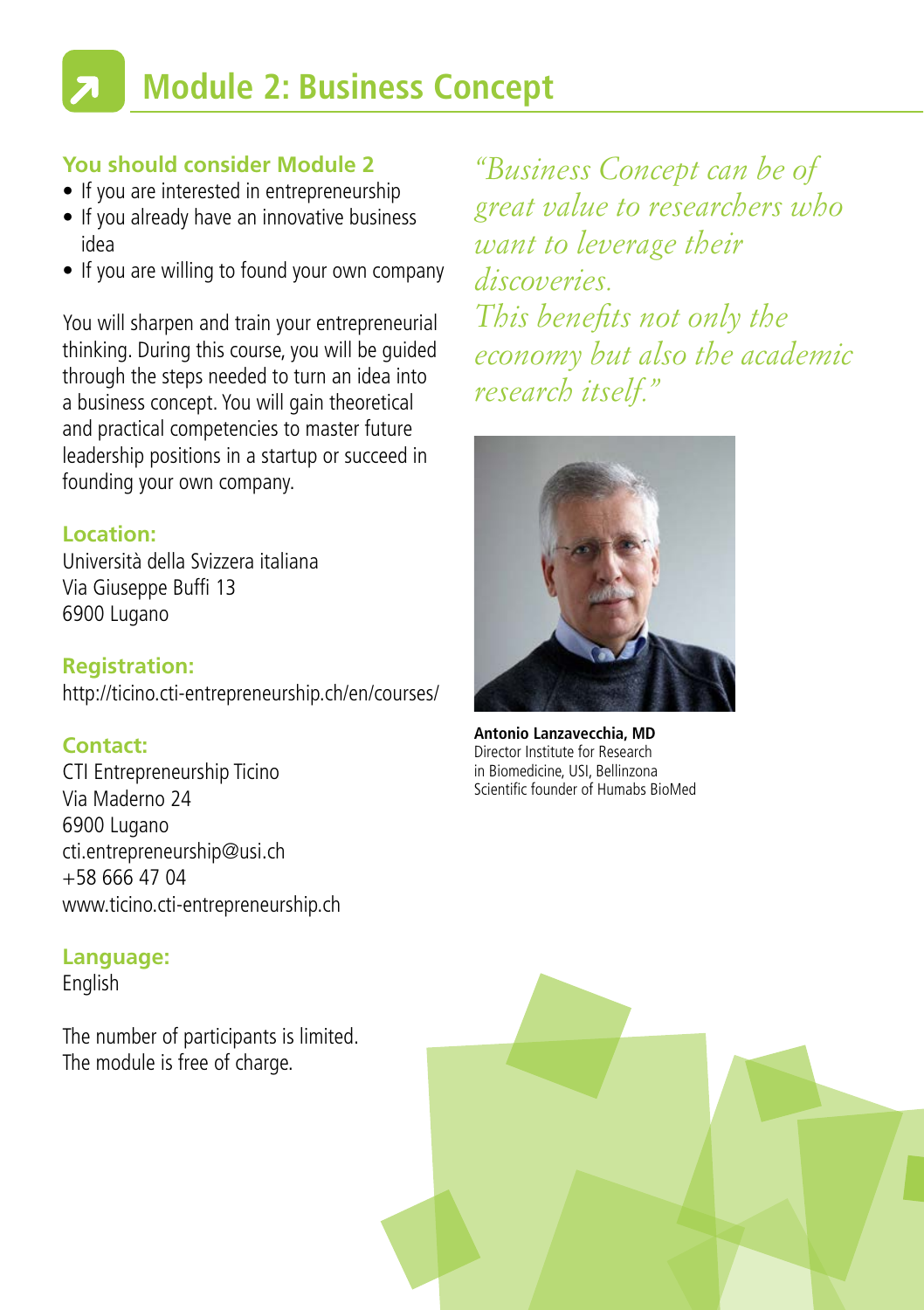#### **Contents**

- **• Entrepreneurial Thinking**
- **• Establishing and Developing a Team**
- **• The Startup Eco-System**
- **• Developing customer relationships**
- **• Product Development and Market performance**
- **• Financing**
- **• Business and financial planning**
- **• Intellectual Property**
- **• How to Pitch a Business Idea**

#### **2017 Schedule**

Tuesday, 17:30 – 21:15 From 10/10/2017 until 12/12/2017

#### **What to expect**

- This practically oriented training in entrepreneurship provides you with an overview of the most vital knowledge and skills, which are crucial for successfully realizing a promising business idea. Experienced experts, successful entrepreneurs and insiders from the startup scene will share their secrets with you. The course consists of a balance of lectures, interactive sessions and workshops. Furthermore, you will receive valuable inputs and handy hints on how to master the thorny and rocky road to business formation.
- This training will support your ability to recognize, envision, and develop promising business ideas and assess most of the risks your business venture should encounters. You will be encouraged to proactively meet entrepreneurial challenges!